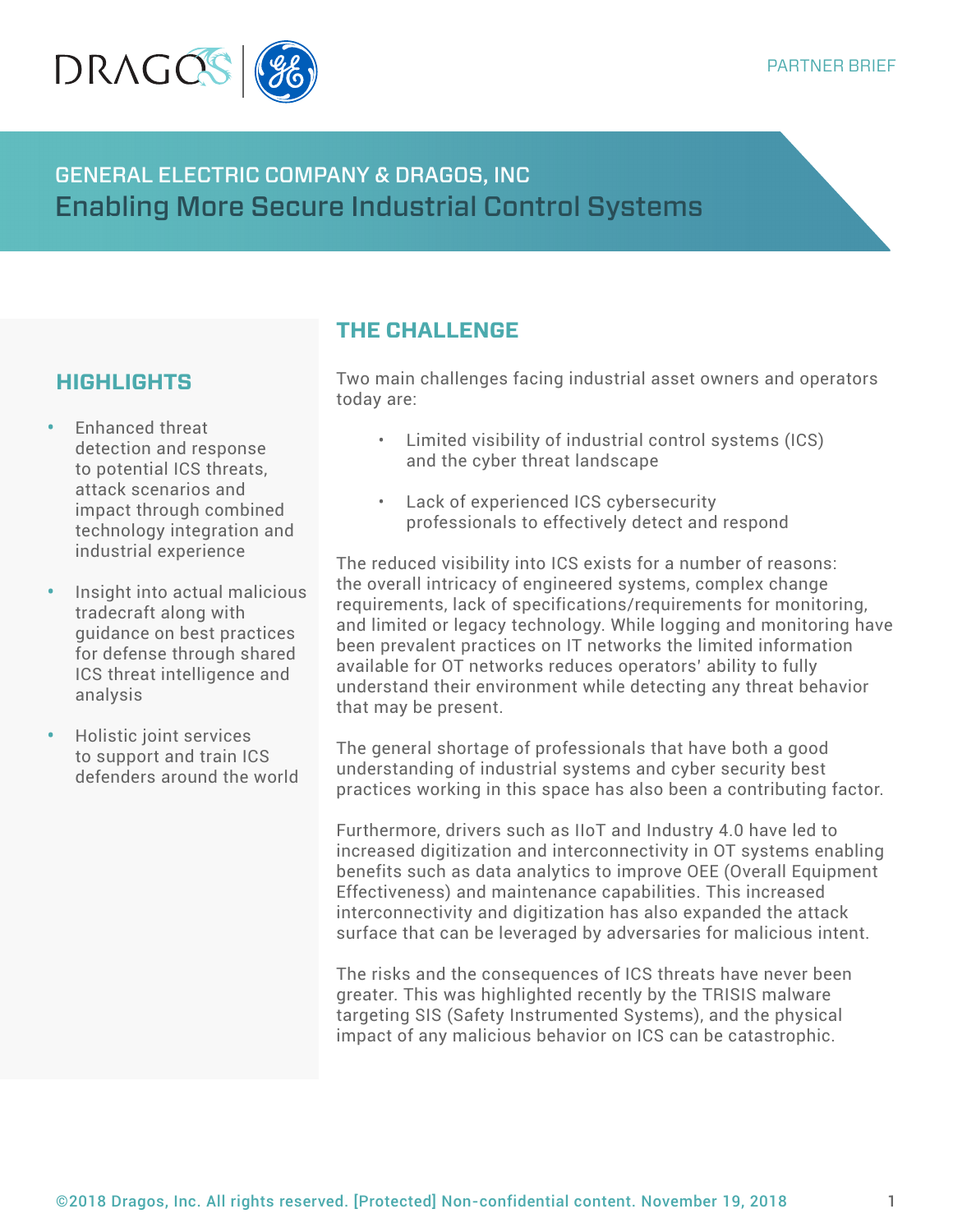

### **SOLUTION OVERVIEW**

The Dragos and GE collaboration empowers joint customers and the greater ICS community with more comprehensive ICS threat detection capabilities, through technology and experience. The collaboration is available to all GE business units globally. The collaboration enables more effective ICS defenses, with deep insight into the ICS threat landscape through:



#### TECHNOLOGICAL INTEGRATION:

With the Dragos' ICS threat detection and response platform's utilization of GE's extensive industrial operations information and experience, customers gain comprehensive insight into the ICS threat landscape and improved capabilities to detect and respond to industrial cybersecurity threats.

#### COLLABORATIVE ICS-SPECIFIC THREAT RESEARCH:

Joint research into the tactics, techniques & procedures (TTP's) of adversaries combined with ICS impact analysis improve detection and response. The results from Dragos' and GE's experienced industrial teams are shared via jointly-authored whitepapers, webinars and reports to ensure customers and the community have practical guidance to strengthen ICS defenses.

#### ENHANCED DETECTION AND RESPONSE CAPABILITIES:

Threat detection guidance shared through investigation playbooks provide step-by-step guidance throughout the response process to reduce mean time to recovery (MTTR). If supplemental support is needed during an escalated cyber incident, Dragos' & GE's incident response teams are available.

#### ICS THREAT INTELLIGENCE SHARING:

IT threat intelligence gathering and sharing has been a key function for security teams working in IT security. Dragos and GE's sharing and analysis of OT/ICS specific threat intelligence helps security teams gain insight into OT/ICS adversary trends and behaviors to enable improved defenses against malicious tradecraft.

#### AUGMENTED SERVICES OFFERINGS:

Customers can utilize GE's extensive industrial experience combined with Dragos' threat detection and incident response experience to access best in class support for their needs and requirements.

#### TRAINING & GUIDANCE:

Content and classes enable the next line of defenders to improve OT security capabilities in both detecting and responding to threats throughout the plant. Please refer to the initial whitepaper in the series "*Design and Build Productive and Secure Industrial Systems*".